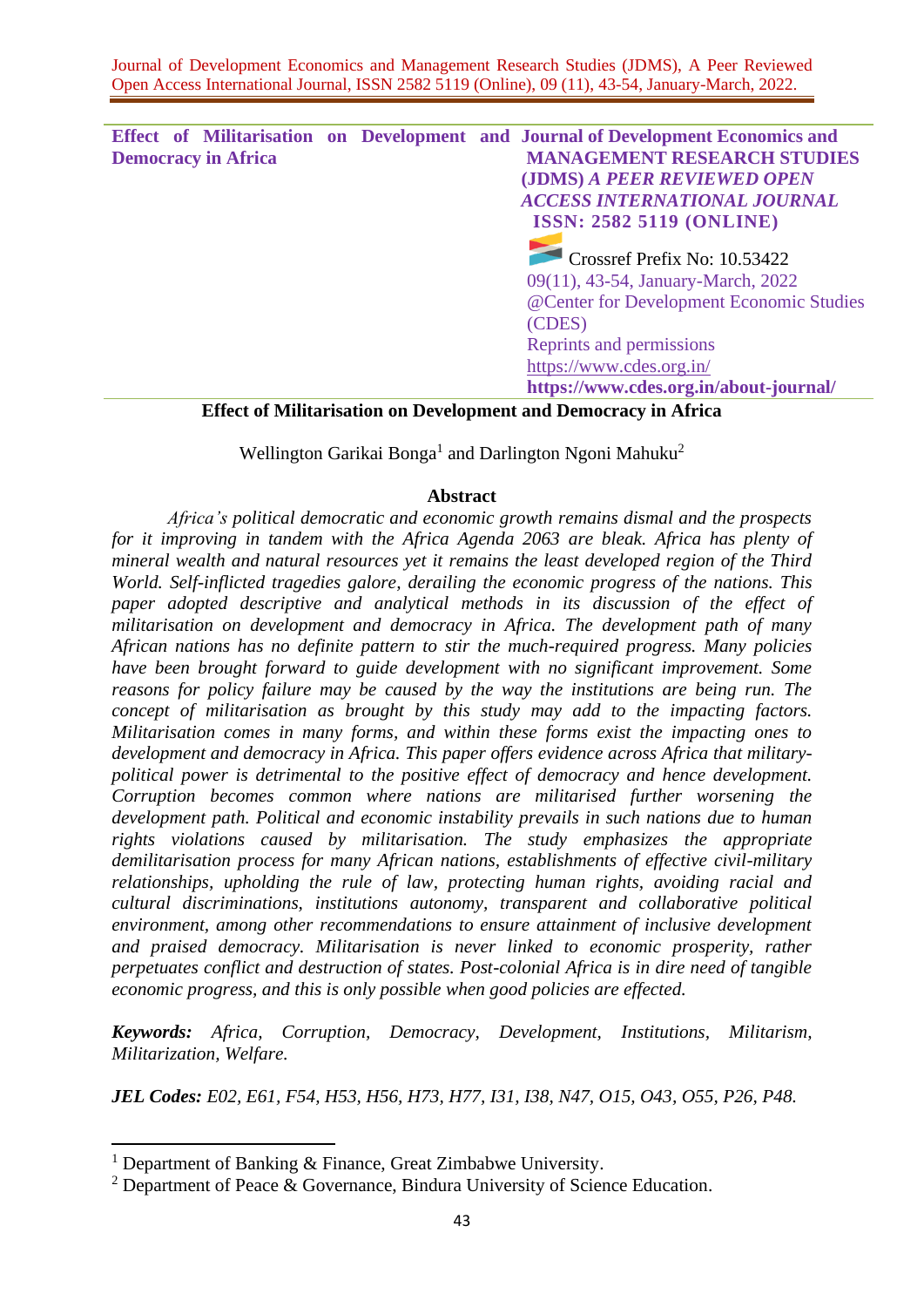### **I. Introduction**

The concept of militarization is not new in Africa. In the 1970s, the militarisation process became so clear, with the rising of military spending in many countries (Luckham, 1985). Militarization has become a worrying common phenomenon in Africa (Bonga, 2021), and governments of many African nations today are either military or have a military origin. A close connection between governments and the armed forces exists and is traceable in the history of African nations. It is beyond dispute that the military has become a critical player in political and economic developments in post-colonial Africa. The dominance of military aspects in matters of economic development conflict with democratic principles that ensures inclusive development. In support, Lang (1965) submits that, "the ability of the military to dominate and influence government policies and social organization has long been recognized in the post-World War II era."

In contemporary Africa, trends of militarism are observable. Militarism and militarization macro trends threaten the growth and consolidation of democracy (Kraska, 2007; Flores-Maciás, and Zarkin, 2019; Magaloni, 2020). Paradoxically, Robert Dahl hit the nail on the head when he averred that politics is all about resource allocation and distribution. The distribution formula for scarce resources is different for non-military states and militarydominated states. Felice (1998) indicated that militarisation takes resources away from the civilian domain while it mainly benefits those who are in the military. Classical and neoclassical schools of economics consider development in terms of efficient allocation of scarce productive resources to enhance optimal growth, produce and expand various types of goods and services (Coccia, 2019). Scarce resources meant to promote the welfare of the citizenry will mainly benefit the military elite and their supporters. According to Schofield (2007), where militarisation prevails, a state's decision-making process gets distorted, producing less effective strategies to administer and propel economic development and democratic growth in that country as was the case of Nigeria under Sani Abacha. The Abacha case shows that where the military is in power human rights are jeopardised, development is distorted and corruption levels become rampant.

Felice (1998) also noted that fundamental freedoms like freedom of expression, human rights of education, health care and other essential services are affected due to the diversion of resources caused by militarisation. There is no objective of income and resource distribution equality in neo-patrimonial militaristic states in Africa. Human rights abuse is a serious challenge (Bonga, 2021). Arguably militarisation causes institutions to be weak, thereby failing to deliver as expected. Though laws exist, anti-corruption institutions, just like other militarised institutions fail to deliver. According to Momoh (2015), African countries are authoritarian, plagued with corruption and are not able to develop their citizens. In this study, we argue that militarization affects development, impedes democracy growth and consolidation as it promotes and entrenches corruption.

#### **II. Militarisation**

Militarisation is a disputed model (Bayer et al, 2021; Mutschler and Grebe, 2016; Tilly, 1992; Berghan, 1991), however, as noted by Merryfinch (1981), it is best known by observing its effects. Agbese (1991) submits that issues of military involvement in politics are embedded in the broader dynamic of militarism or militarization. Notably, militarism and militarisation have been conceptual challengers to security (Cock, 1989), and have often been approached primarily as a national phenomenon and as a relationship of state-society and citizen-soldier (Gelot and Sandor, 2019). According to Luckham (1994, 24) "militarisation refers to a multidimensional process through which several elements-such as military coups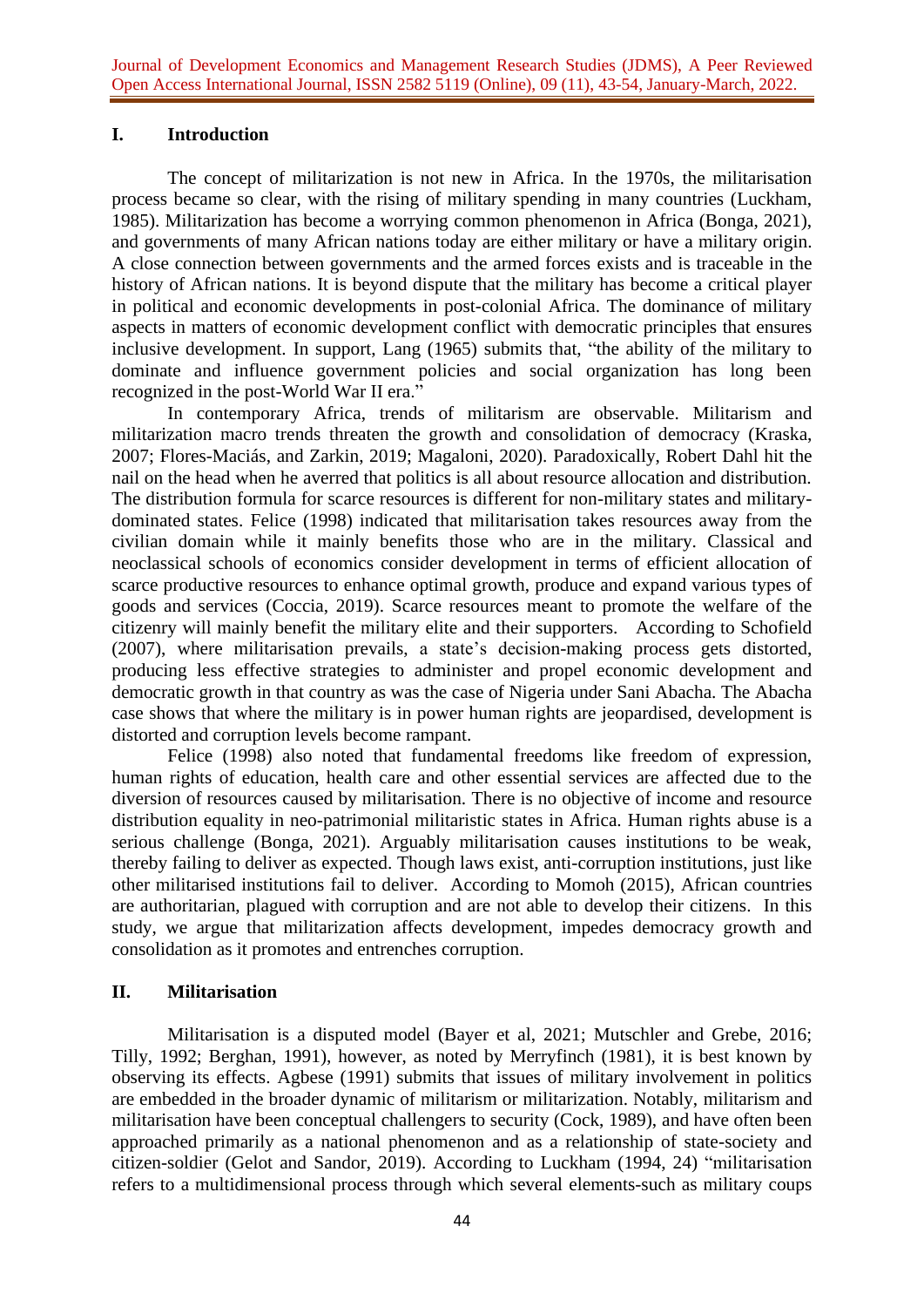and regimes, authoritarian government, the dominance of patriarchy, powerful military and repressive state apparatuses, war and armed conflict, rising military spending and arms imports, and external military intervention-become dynamically linked, both to each other and more widely to capital accumulation and projects for national and international hegemony. Yet these individual elements have not invariably correlated."

Militarisation is very common in Africa and is erroneously now being seen or considered by many Africans as something normal yet when thorough investigations are made, this is not the case. Militarisation in Zimbabwe can be traced since independence in 1980; South Africa portrays a legacy of close cooperation and affinity between the political and military establishments; due to long history of war, Angola has a government-military closeness; Lesotho remain a quasi-political actor and DR Congo is more dependent upon national and international military forces (Vrey, 2009). As indicated by Bayer et al (2021), militarisation is both tied to the concepts of the military on the one hand and militarism on the other. This, therefore, explains why African armies pose the greatest threat to constitutionalism and democracy on the continent (Mangu, 2005). It is a dynamic and diverse phenomenon, and refers to a particular, authoritarian culture of politics, regardless of the specific character of the regime (Hutchful and Aning, 2001).

Militarisation refers to the placement of ex-military or military personnel in key government positions or public institutions. Army generals were appointed to government ministries under President Yoweri Museveni in Uganda (Aili, 2010). Also, one common method being applied is appointing retired military personnel to public institutions. The placement of military personnel in such key positions is done through patronage networks and not through merit (Bonga, 2021). This is the case in most African countries, and today it seems like a natural event. Moreso, further tracing on the recruitment practice in many African nations have shown that those mostly recruited even in the military are from the ethnicity of the president (for example; Chad, Côte d'Ivoire, Mauritania and Togo). Côte d'Ivoire's Félix Houphouët-Boigny (first president), when in charge reduced the size of the security sector and created a party loyal militia Baoulé dominated. The impact of such policies is severely noticed by civilians who are close to those occupied positions, or to some extent those displaced to give way to military personnel. Occupation of such civilian positions affects the delivery of services by those institutions. Institutions that have been militarised do not efficiently bring forth development as expected (Bonga, Sibanda and Nyoni, 2021). Zimbabwe Defence Forces members were seconded to parastatals including Grain Marketing Board (GMB), National Railways of Zimbabwe (NRZ), National Oil Company of Zimbabwe and Chiadzwa Diamonds, where mismanagement and corruption were witnessed and later led to some organisations downsizing and some closing operations (Vhumba, 2020).

The constabularization of the military has had disastrous consequences as they have a bearing on the quality of democracy in African countries and have undermined citizen security, human rights, security sector reform, and the legal order (Flores-Macías and Zarkin, 2021). Contemporary South Africa, is one African nation marked by a co-existence of both old and new forms of militarism (Cock, 2004). In the country, South Africa, just after independence in 1994, there has been evidence of violence in a new format, commoditisation of security by expansion in the number of private security firms and proliferation of small arms. Small arms in South Africa are highly racialised and it is argued that this may be related to a militarised commencement of citizenship. Despite the emanating concerns that require further cleansing, South Africa is among some nations that have transformed notably from authoritarian to democratic rule, through developing civil-military relationships almost similar to established democracies.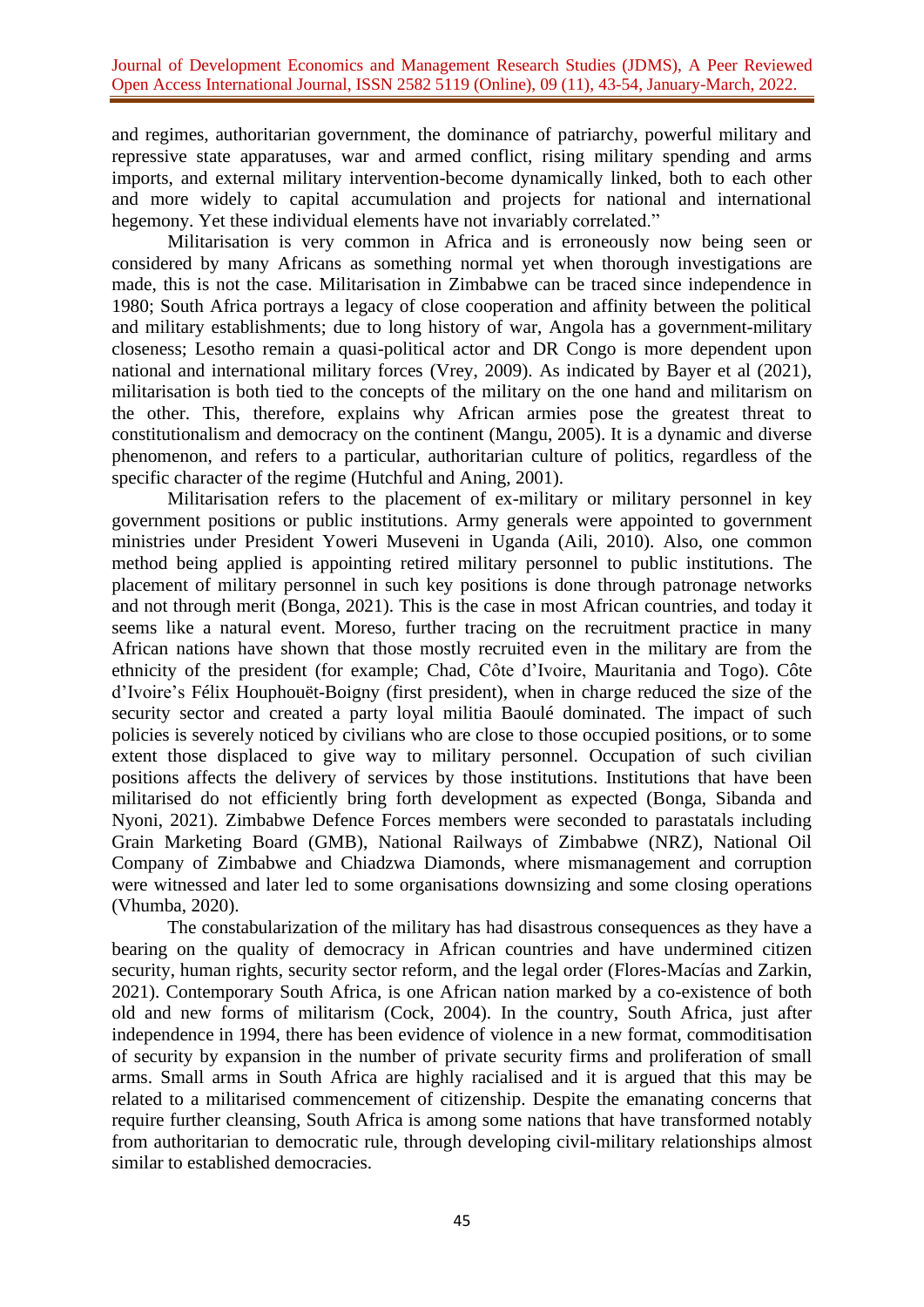A common measure for militarisation is the Global Militarization Index (GMI). The GMI shows the relative weight and importance of a nation's military apparatus in comparison to the whole nation. Bonn International Center for Conversion (BICC) has been publishing the GMI since 2003. GMI is funded by Germany's Federal Ministry for Economic Cooperation and Development. It checks the link between militarization and political systems. GMI approach does not only consider the scale of resources allocated to the military but relates them to the wider society (Mutschler and Grebe, 2016). The GMI comprises six indicators, coming from three sub-indices assessing militarisation aspects; (1) expenditures, (2) personnel, and (3) heavy weapons. The Index uses weights allocated to the indicators. The six indicators with their weights are; (1) military expenditures as a percentage of GDP [5], (2) military expenditures in relation to health spending [3], (3) military and paramilitary personnel in relation to the population [4], (4) military reserves in relation to the population [2], (5) military and paramilitary personnel in relation to physicians [2], and (6) heavy weapons in relation to the population [4]. GMI score ranges from 0 (low militarised) to 1,000 (highly militarised). Some authors propose that new data sources offer the opportunity to further develop the Index (Bayer et al, 2021). However, in its current form, some crucial information can be derived through checking the level and dimension of militarisation in world economies. Mutschler and Bales (2018) indicated that a low level of militarization, as measured by GMI, may not automatically link with a high level of freedom of political system – may point to state structures that are weak hence less control by the state.

Angola is one country in Africa that has for years maintained a large army relative to the size of the country, hence heavily militarized as measured by GMI. The country has experienced periods of civil wars; hence the influence of military was for stabilisation. Most notably in Angola was the long fight against Jonas Savimbi militia, who even after losing elections, and signed peace agreements in place, continued to wage disruptive guerrilla war throughout the 1970s and '80s. Nigeria, with the strongest military in West Africa, has a low GMI ranking. Exploring Nigeria on GMI ranking, Mutschler and Grebe (2016) indicated that Nigeria spends just 0.4 per cent of its GDP on the military and for every 1,000 inhabitants there are 0.9 soldiers and 0.3 physicians. Such a low GMI ranking explains why internal conflicts are common in Nigeria.<sup>3</sup> The country invests so little in its armed forces. Using the GMI ranking, most Sub-Saharan Africa (SSA) countries have a low ranking, except Angola (31), Mauritania (41), Chad (42) and Namibia (44). African nations; Angola, Chad and Mauritania being highly militarised have been observed to have a low human development index. As noted by Mutschler and Grebe (2016) the association between militarisation and human development for these nations may entail disproportionally high spending on the military draining vital resources that were supposed to be used for development.

Exploring the nature of militarisation through relying on the GMI ranking alone for Africa though necessary is not sufficient. Arguably politics in Africa is backed by military forces and/or involves the military in areas where civilians should be having control for effective and collaborative development. Adoption of actions and strategies by authorities that make a country weak or vulnerable is not rational. Promoting militarisation is an irrational decision if it is related to negative development. In support of the fact where militarisation is essential, Nathan (1998) posits that when security is considered closely in terms of the strength of the state and its military, militarisation becomes crucial for stability.

Having noted the above fact, militarisation forms in Africa serve a different purpose. Worth noting is that there is a difference between the security of the state and the security of citizens. Citizen's security mainly requires the attainment of basic human rights and needs, and in cases where they are not met, there is weak governance. A security vacuum arises

<sup>&</sup>lt;sup>3</sup> For example; Niger Delta violence, Gulf of Guinea and Boko Haram terrorist group.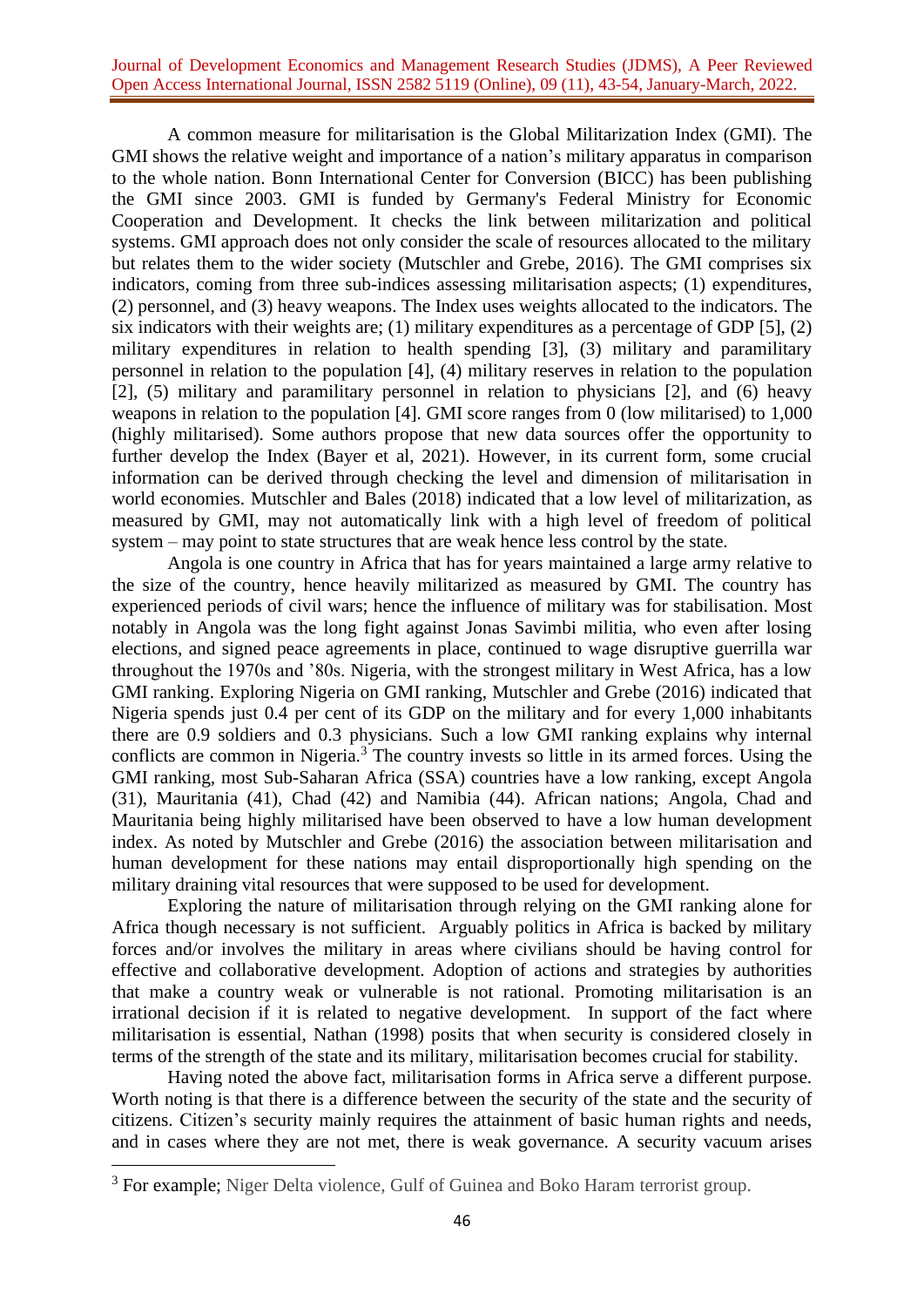when basic human needs are not met and usually for defensive and offensive purposes the vacuum will be filled by violence. In an attempt to explain this behaviour, realists indicate that political leaders are often faced with endless constraints and few opportunities for cooperation, and have only the ability to do little to escape power politics reality (Antunes and Camisão, 2018). Though demilitarisation may be considered necessary, it should be done with diligence.

According to Nathan (1998) demilitarisation may not resolve the insecurity crisis as it does not effectively deal with the core underlying structural problems. Politicians and their allies may decide to strengthen their 'territory' and benefits by accumulating state resources without concern for the general public. Classical realists opine that because of human nature, which is inherently selfish and egoistic, political leaders are at times greedy and insecure explaining why they guard their positions jealously. The greediness of politicians in Africa has caused them to adopt militarisation as a strategy to protect themselves from possible challengers. This is exemplified by leaders like Yoweri Museveni of Uganda, Paul Biya of Cameroon, Paul Kagame of Rwanda, and the late Robert Mugabe of Zimbabwe just to mention a few.

## **III. Development**

It must be noted from the outset that development is a broad term. According to Coccia (2019), "development is a multidimensional process that generates economic, technological, social and institutional change to support the wealth of nations and a comprehensive wellbeing of people in society." Economies are expected to be better with time as measured by development indicators. Development is about freedom, democracy and rule of law (Mahuni, Taru and Bonga, 2020). The development-security nexus has tipped in favour of the military (Fernando, 2020), and is following a related path to that of African countries with military rule. In such countries, like Mali, Chad, Guinea and Sudan among others, the ruling elite and their allies own a large stake in business and commerce.

Notably, the ultimate goal of any economic development process is welfare (Wahyudi, 2020). Africa has major development aspirations in the broader context of a global and continental economic development agenda (Economic Development in Africa Report 2016). Growth in many African states remains volatile, and growth sustenance for a longer period is challenging (AUC, 2018). Africa's development performance indices have lagged persistently behind those of other Third World regions in Latin America and Asia (Ayittey, 2018). Africa is undeniably at the bottom (Mahuni, Taru and Bonga, 2020). The agricultural sector, being the backbone or engine of many African states' development has performed dismally.

Governments through policies effect development. Better policies are usually associated with positive development. If there is a lack or no development, then it entails that the government is failing. Some post-colonial African countries' agricultural output has dropped tremendously to a level where they entirely depend on imports to feed their own citizens. Countries like the Democratic Republic of Congo, Zambia, Sierra Leone, Tanzania and Zimbabwe, being productive to the extent of producing excess to feed other nations in the past, are now struggling to feed themselves. There are many factors that cause nations to suffer negative development. As observed by Kwong and Zimmer (1994), militarization is one of the many factors that negatively impact a country's development. The complexity of the association between militarism and politico-economic growth and development has been investigated (Gunes and Aysan, 2014).

Paradoxically, militarisation affects institutionalism, yet the development and growth of institutions is a pre-condition for economies to grow. Gunes and Aysan (2014) noted that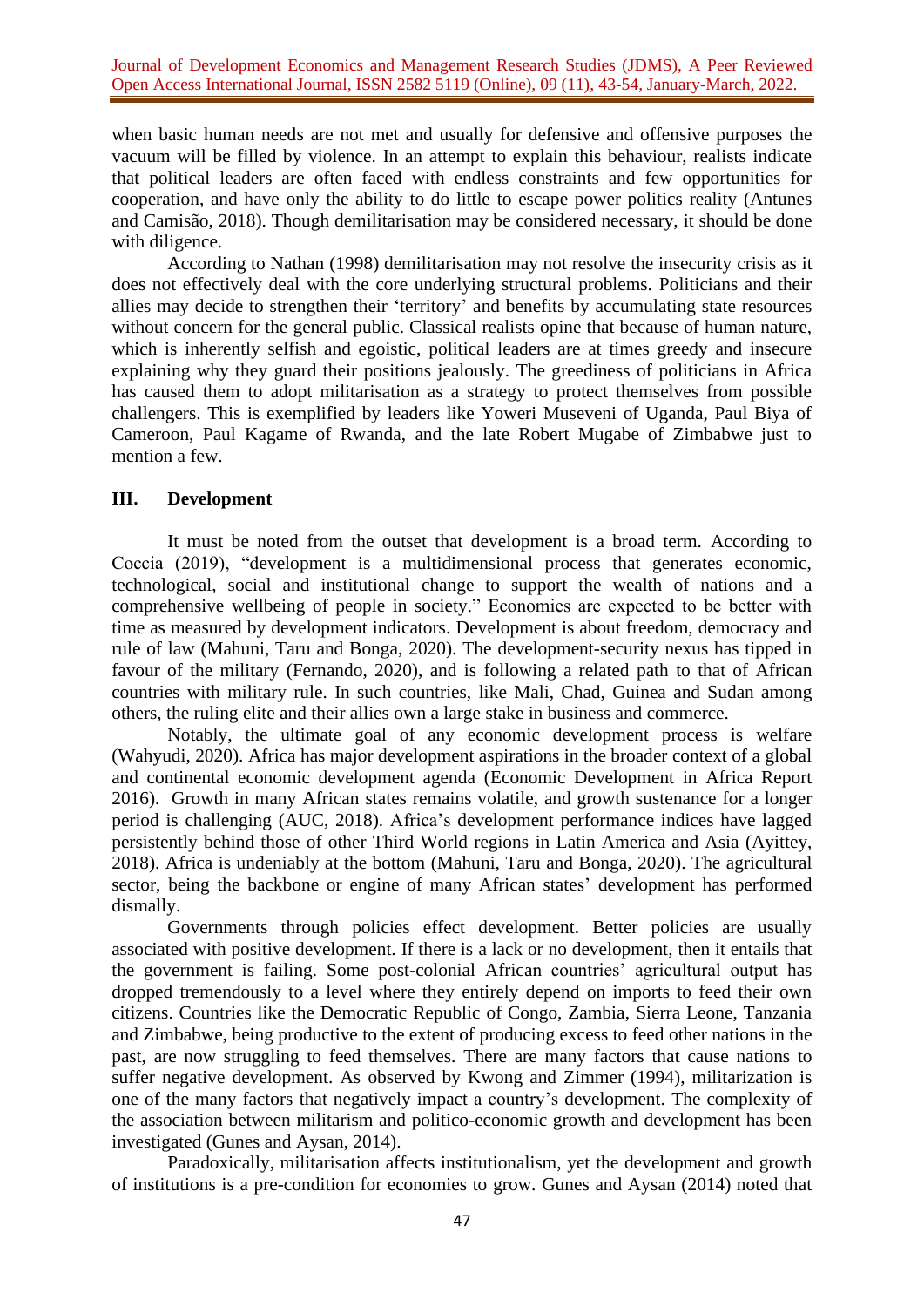social policies in the Middle Eastern and North Africa (MENA) region have been one of the most suffering domains from the overburden of excessive military mobilization. Some countries which include Algeria, Egypt, Libya, Morocco and Tunisia are African countries falling within the MENA region. A popular theorist Rostow (1962) reflected on the preconditions for economic "take off." Rostow states that the development of financial, political and social institutions is a pre-condition for development. To strengthen and enhance development, these pre-conditions must be accompanied by correct social and physical infrastructure and management skills (Khan, 2012). Physical infrastructure has crumbled in Africa due to failure to maintain and repair. Where some infrastructures have been constructed in the post-colonial era, those capital projects have been linked to corruption that is detrimental to any effective and sustainable development. A study by Bonga (2021) indicates that institutions in Africa are militarized to ensure that they operate to the desires of the political regime and elites. With militarised institutions, corruption thrives unabated hence impacting negatively on development.

Momoh (2015) avers those enormous resources are lost internally and externally due to corruption. Resources that were supposed to be used to solve underdevelopment issues in Africa end up enriching a wealthy few and their cohorts. The lack of democratic institutions effectively bars the public from participating in decision-making on political, economic, social and environmental policies (Choi, 2012). Competent professionals are not given the chance to perform duties in public offices. Osei-Hwedie and Osei-Hwedie (2000), noted that politicians in many African countries constantly intervene on how civil servants deliver services and those who resist the dictates of the political elite lose their positions. It is characteristic that such civil servants are replaced by military personnel or their patrons. The militarised institutions are not democratic, thereby limiting the involvement of the public in policy-making. Policies that lack public or stakeholder engagement are likely to fail. In support, Bonga (2016) emphasised that for economic policy to successfully drive the economy stakeholder engagement, communicating policies to the populace, improving institutional and political frameworks are some necessary steps to take.

Arguably militarisation increasing in Africa, there is greater macroeconomic uncertainty arising from the way the economies are being run. According to Kaya (2018), uncertainty creates negative externalities, due to its negative correlation with the business cycle, and it intensifies recession impact and aid risks build-up in good times. In support, Bonga (2019) argued that "to create a good economic climate, to attract investment and boost confidence in the economy, policymakers should dwell on reducing macroeconomic uncertainty." In tandem with the above-raised argument, if any meaningful development is to take root in Africa, the militarisation of public institutions and patronage relations must be discouraged.

## **IV. Democracy**

Democracy's journey in Africa, being impacted by many factors, deviates from the smooth path of democratic growth and consolidation (Bailie, 2018). The lack of democracy in many African nations for many years contributed to the delaying of benefits of integration (Mahuni, Taru and Bonga, 2020). It is a fact that there is a negative correlation between militarisation and the growth and consolidation of democracy. Birchler (2012) posits that democracy has a progressive impact on GDP growth but only if there is no military rule. It is therefore not surprising that militarised governance constitutes the central impeding issue challenging the advancement of African development and democracy (Aradau, 2004). Currently, democratisation across Africa is incomplete; while it is obtaining in a few countries like Botswana, South Africa and Mauritius just to mention a few countries in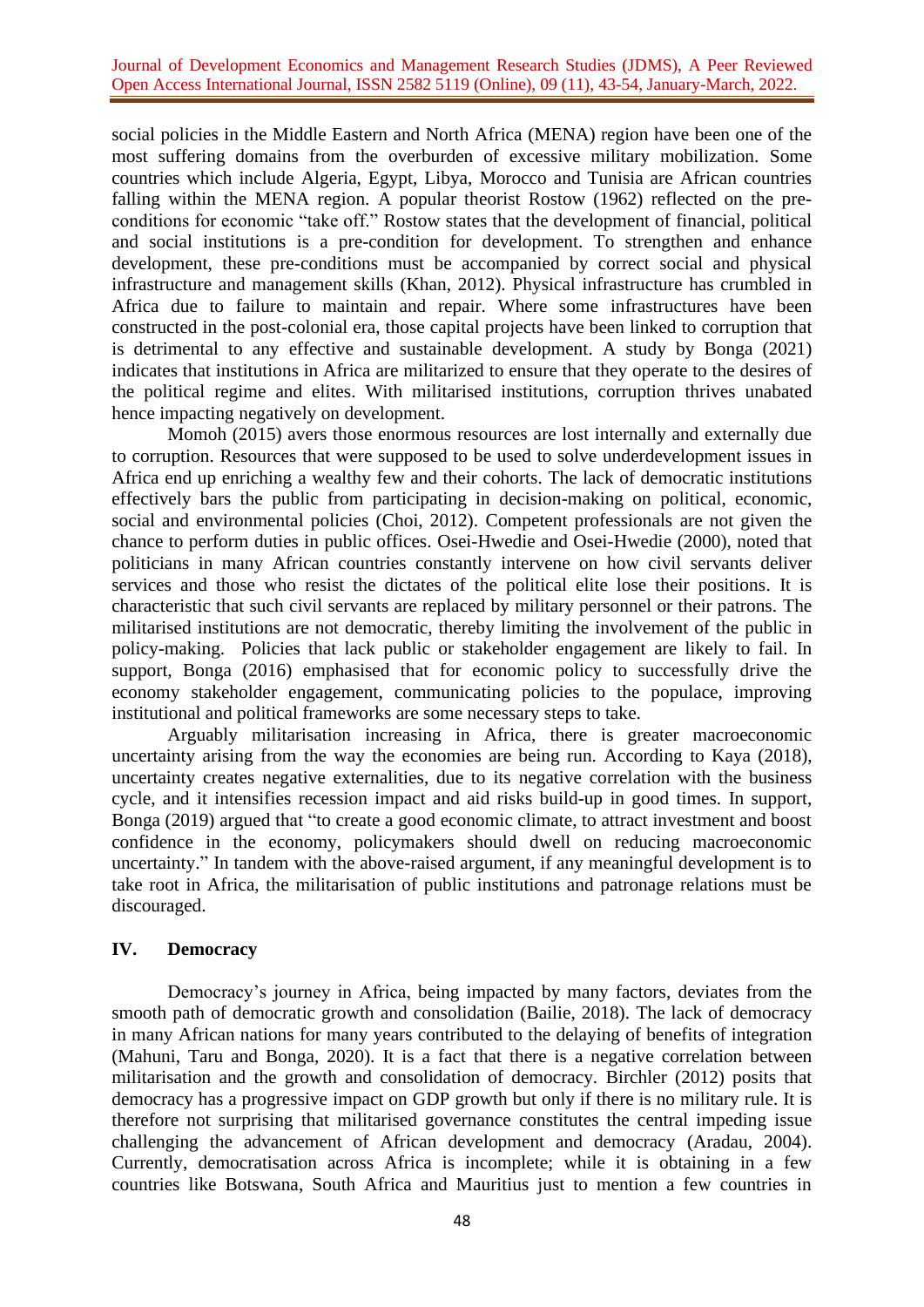Africa, it has halted in some countries and regressed in other countries. The post-colonial leadership, with a few exceptions, established defective political and economic systems in which enormous power was concentrated in the hands of the state and ultimately one individual (Ayittey, 2018).

Table 1 below shows the democracy index of African nations published by The Economist Intelligence Unit (EIU) in 2019. Five sets of criteria define the index: electoral process and pluralism, civil liberties, the functioning of government, political participation, and political culture.

| Rank | Count<br>$\mathbf{r}$ | Score | Regim     | Rank | Count<br>$\mathbf{r}$ | Score | Regim          | Rank | Count<br>$\mathbf{r}$    | Score | Regim          |
|------|-----------------------|-------|-----------|------|-----------------------|-------|----------------|------|--------------------------|-------|----------------|
| 18   | Mauritius             | 8.22  | D         | 99   | Uganda                | 5.02  | H              | 131  | Comoros                  | 3.15  | $\mathbf{A}$   |
| 29   | <b>Botswana</b>       | 7.81  | <b>FD</b> | 100  | Mali                  | 4.92  | H              | 132  | eSwatini                 | 3.14  | $\overline{A}$ |
| 30   | Cabo Verde            | 7.78  | <b>FD</b> | 102  | Sierra Leone          | 4.86  | H              | 132  | Guinea                   | 3.14  | $\mathbf{A}$   |
| 40   | South Africa          | 7.24  | <b>FD</b> | 107  | Gambia                | 4.33  | H              | 134  | Congo                    | 3.11  | $\mathbf{A}$   |
| 53   | Tunisia               | 6.72  | <b>FD</b> | 109  | Nigeria               | 4.12  | H              | 137  | Egypt                    | 3.06  | $\overline{A}$ |
| 55   | Ghana                 | 6.63  | <b>FD</b> | 111  | Côte d'Ivoire         | 4.05  | H              | 141  | Cameroon                 | 2.85  | $\mathbf{A}$   |
| 60   | Lesotho               | 6.54  | <b>FD</b> | 112  | <b>Burkina Faso</b>   | 4.04  | H              | 144  | Djibouti                 | 2.77  | $\mathbf{A}$   |
| 65   | Namibia               | 6.43  | <b>FD</b> | 113  | Algeria               | 4.01  | H              | 147  | Sudan                    | 2.7   | $\overline{A}$ |
| 82   | Senegal               | 5.81  | $H_{\rm}$ | 116  | Mauritania            | 3.92  | $\overline{A}$ | 148  | Guinea-<br><b>Bissau</b> | 2.63  | $\overline{A}$ |
| 85   | Madagascar            | 5.64  | $H_{\rm}$ | 119  | Angola                | 3.72  | $\mathbf{A}$   | 152  | Eritrea                  | 2.37  | A              |
| 87   | Malawi                | 5.5   | H         | 120  | Mozambique            | 3.65  | $\mathbf{A}$   | 154  | <b>Burundi</b>           | 2.15  | $\mathbf{A}$   |
| 88   | Liberia               | 5.45  | H         | 121  | Gabon                 | 3.61  | $\mathbf{A}$   | 156  | Libya                    | 2.02  | $\mathbf{A}$   |
| 94   | Kenya                 | 5.18  | H         | 125  | Ethiopia              | 3.44  | $\mathbf{A}$   | 161  | Eq. Guinea               | 1.92  | $\overline{A}$ |
| 95   | Tanzania              | 5.16  | H         | 126  | Togo                  | 3.3   | $\mathbf{A}$   | 163  | Chad                     | 1.61  | $\mathbf{A}$   |
| 96   | Morocco               | 5.1   | H         | 127  | Niger                 | 3.29  | $\mathbf{A}$   | 165  | Cent.                    | 1.32  | $\overline{A}$ |
|      |                       |       |           |      |                       |       |                |      | African Rep.             |       |                |
| 97   | Benin                 | 5.09  | H         | 129  | Rwanda                | 3.16  | $\mathbf{A}$   | 166  | <b>DRC</b>               | 1.13  | $\mathbf{A}$   |
| 97   | Zambia                | 5.09  | H         | 129  | Zimbabwe              | 3.16  | $\mathbf{A}$   |      |                          |       |                |

#### Table 1: Democracy Index of African Countries

D – Full Democracy, FD – Flawed Democracy, H – Hybrid, A – Authoritarian Source: The Economist Intelligence Unit (EIU) 2019 Edition

From Table 1 above, only Mauritius which ranks 18 in the world has full democracy. Full democracies are the ideal regime; it refers to nations in which basic political freedoms and civil liberties are respected by the government, the people and the culture (Institute for Economics & Peace (IEP), 2021). 7 countries have been ranked as "flawed democracies, 17 hybrid and 25 classified as authoritarian. Seychelles, South Sudan, Somalia, and Sao Tome and Principe have been excluded by the report, however, with the missing information, they belong to the same as other African countries. In the past decade, there has been a weakening of the electoral process and political pluralism witnessed in most sub-Saharan African nations, and this has led to such regimes.

For post-colonial Africa, military rule dominated for years, receded and is now becoming popular again. It must be pointed out that years of military rule have nurtured a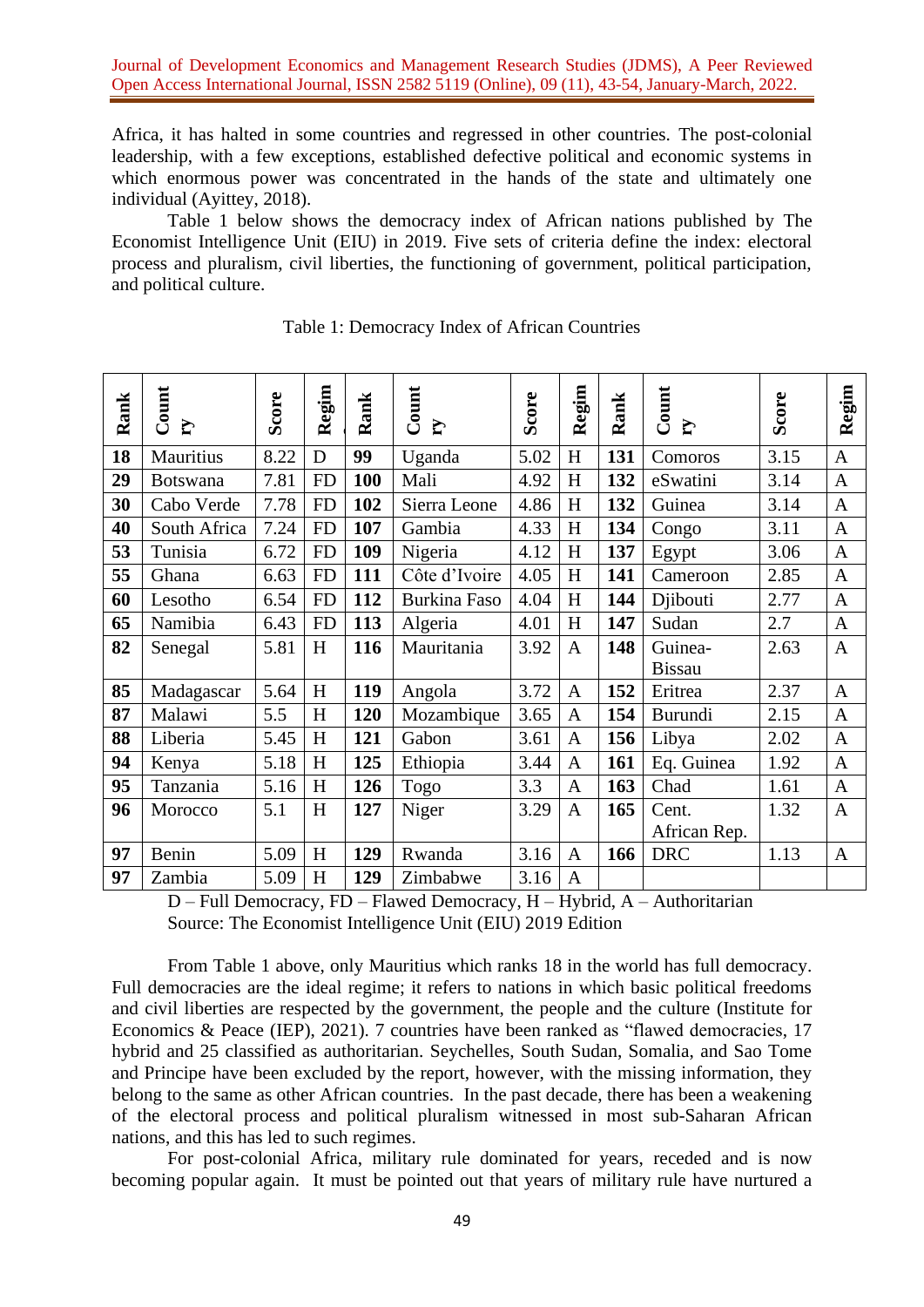tyrannical political atmosphere that disobeyed democratic principles, exploited public resources, and have disrespected human rights and the rule of law (Choi, 2012). Politics with military influence takes another shape. According to Demir (2005), political and military class segregation from the rest gives them the power to resist criticisms concerning their conduct as was the case with the Sani Abacha regime in Nigeria and other countries. In some cases, when politicians are not in sync with military interests, coups occur. Luckham (1994) observed that the intervention by the military in politics is additive, and is also linked to the relative size of the military.

Where a culture of military intervention is strong, coups are always likely to happen, implying that the military determines who rules the government at a particular time. No significant changes have been so far observed in those African nations where coups have occurred. Sudan, Nigeria, Guinea, Mali, Niger, Burkina Faso, Chad, Comoros, Ghana, Sierra Leone, and Zimbabwe are some African nations that have witnessed coups years after their independence. Some coups failed while others were successful. Africa continent is above in statistics for coups in relation to other continents. Countries in Africa have conditions common for coups, being poverty, poor economic performance, income inequality and corruption. However, some coups may have some reasons not so clear and common with other nations, country-specific. For recent (2021) coups, a period of democratic backsliding and policy failure led to a coup in Mali; in Chad, the need to secure a continuation of elite power was the cause; and the need to end an unpopular president to go for a third term led to a coup in Guinea.

It seems the same type of abandoned leadership is replaced by a similar type when a coup occurs. Institutions are not changing with the change in leadership. The institutions remain weak. A mercantilism approach is experienced in Africa, where politics determines economics. The inclusion of militarism in the welfare state literature necessitates a politicaleconomic approach, which mainly deals with the implications of political power on politicaleconomic outcomes (Holden, 2005). Notably, strong democratic institutions that promote good governance are an essential prerequisite for the growth of democracy and sustainable economic development.

## **V. Corruption**

Corruption is a scourge and an impediment to the development of all countries. Corruption undermines public confidence in the institutions of the state. It particularly impedes the progress of countries in transition as there is misappropriation of the muchneeded capital away from the state (Togarev, 2010; Maguchu, 2011). Baker (2016) noted with concern that defence spending in the continent was rising, and there exists no better tracking on how the monies were spent within the sector. In Burkina Faso, Mali, and Niger, 2020 judicial developments highlighted a misappropriation trend of resources allocated to defence and security (Padonou, 2021). Where militarisation prevails, corruption is worse and becomes difficult to address due to weakened institutions.

Corruption is rampant in Africa. Despite exhibiting potential, these states in Africa would not develop much given alarming corruption levels (Mahuni, Taru and Bonga, 2020). For Nigeria it is now the way of life, in Sierra Leone, it has become a culture and in Sudan, it is the fifth factor of production (Osei-Hwedie and Osei-Hwedie, 2000). Adding on the effects of corruption, Zepeda, Rosen and Rodrigues (2020) contend that corruption undermines democratic institutions, hinders economic development, and contributes to government instability. The eight recognized regional blocs by the African Union (AU) has corruption reduction as one of the agenda, indicating the need to address corruption for a better Africa (Bonga, 2021). AU recognize as regional blocs; Arab Maghreb Union (AMU), East African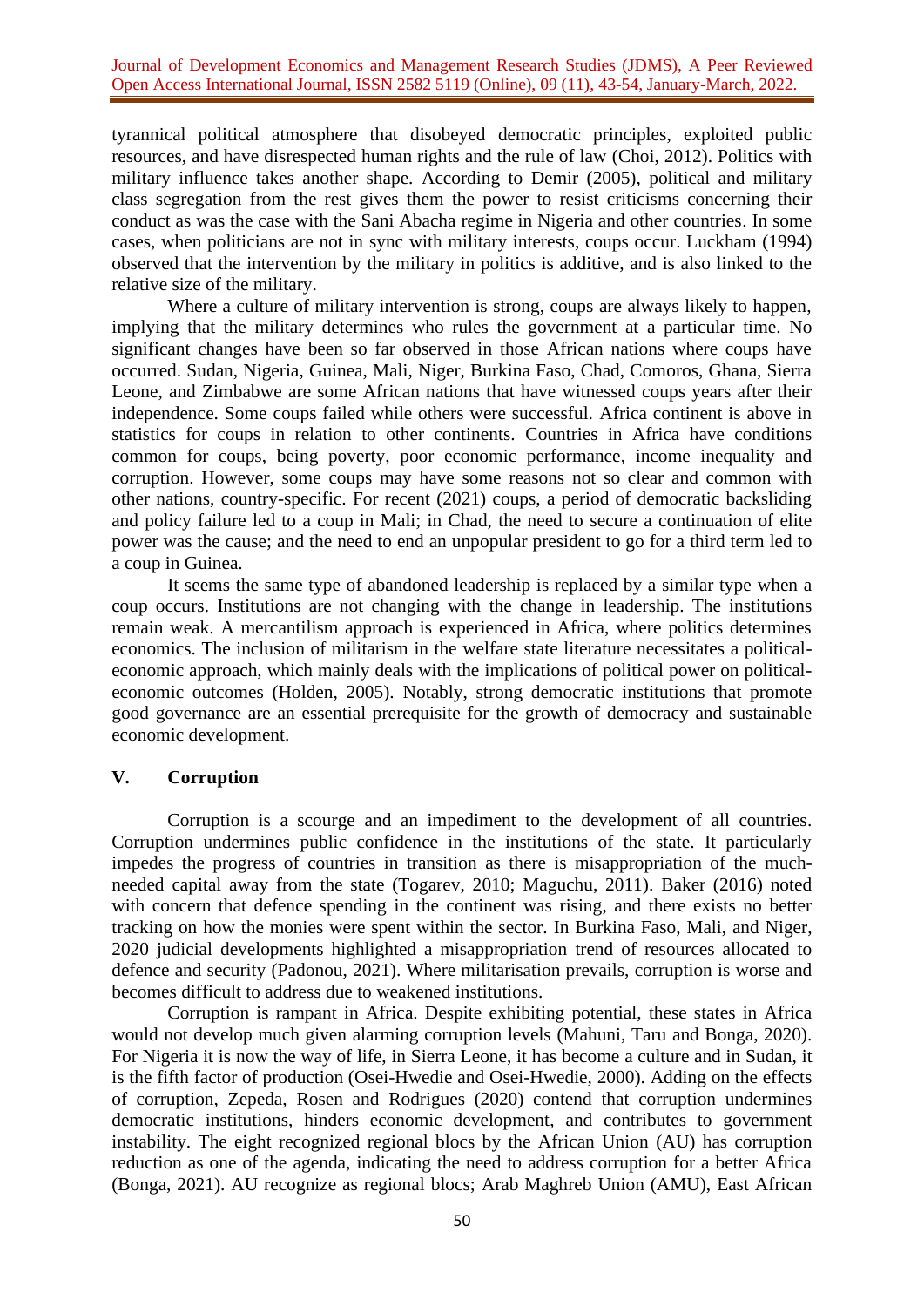Community (EAC), Economic Community of Central African States (ECCAS), Inter-Governmental Authority on Development (IGAD), Economic Community of West African States (ECOWAS), Community of the Sahel-Saharan States (CEN-SAD), Common Market of Eastern and Southern Africa (COMESA), and; the Southern African Development Community (SADC).

It is a challenge for African leaders to combat corruption as they seem to lack the political will to deal with it, and therefore the efforts and commitments of African leaders remain questionable (Momoh, 2015). The government under Kagame, for Rwanda, has been known for its intolerance towards corruption, thereby taking the nation among the list of least corrupt countries in Africa after Botswana and Seychelles, as provided by Transparency International. All this has encouraged development, and worth noting that Rwanda should maintain its momentum. South Africa is another lowly ranked in terms of corruption, however, corruption is still deeply entrenched, with big people implicated in many cases.

For many states in Africa, corruption remains to be dealt with. Anti-corruption laws exist in the countries, same as institutions to deal with corruption, but their effectiveness to bring down grand corruption is questionable as well. Grand corruption has had a lot of damage to African economies because most are done by big people in the society (Bonga, 2021a). The situation has been exacerbated by the fact that institutions to deal with corruption, just like other institutions, are militarised hence they are weak and unable to efficiently perform duties in a fair manner. The military presence inhibits civilians from partaking in their duties effectively and professionally. Apart from paralysing institutions, some institutions have been formed by politicians themselves to disguise their ruthless leadership (Bonga, Sibanda and Nyoni, 2021). Powerful politicians paralyse the anticorruption institutions thereby rendering them submissive to the regime (Bonga, 2021). The institutions exist to protect the elites; corrupt activities related to the ruling elites are never dealt with, or are lightly addressed. Leadership in many African states have developed their own world in which they benefit more at the expense of the citizens [*ibid*].

## **VI. Conclusion and Policy Recommendations**

Militarisation has been found to be part of the history of many African nations. There are various forms of militarisation, some of which have greater effects on the development path of the nations. Militarisation is used by politicians to extend their rule for their benefit including cronies. African nations have suffered development challenges at the expense of its leadership being military and/or having military support/origin. Africa can be described using the revisionist conception that the states have created more issues than they can solve. The majority of the population in Africa suffer more than they benefit from the state. The core values; security, freedom, order, justice and welfare are poorly defined for Africa. Due to the economic disorders caused by militarisation, the continent of Africa remains characterised by violence, instability and poverty.

For progress, countries have to balance their legitimate security obligations and development needs through strategic demilitarization. Reintroducing multiparty politics is a wonder to correct what has been damaged. As noted by Schofield (2007), diluting military influence in the decision-making process will guarantee the attainment of better levels of development. When institutions become less militarized, they will be able to perform their duties with autonomy. Democracy promotes economic development. African nations should work on strengthening their institutions. Choi (2012) supported this idea by indicating that strong democratic institutions promoting good governance are sustainable development crucial prerequisites.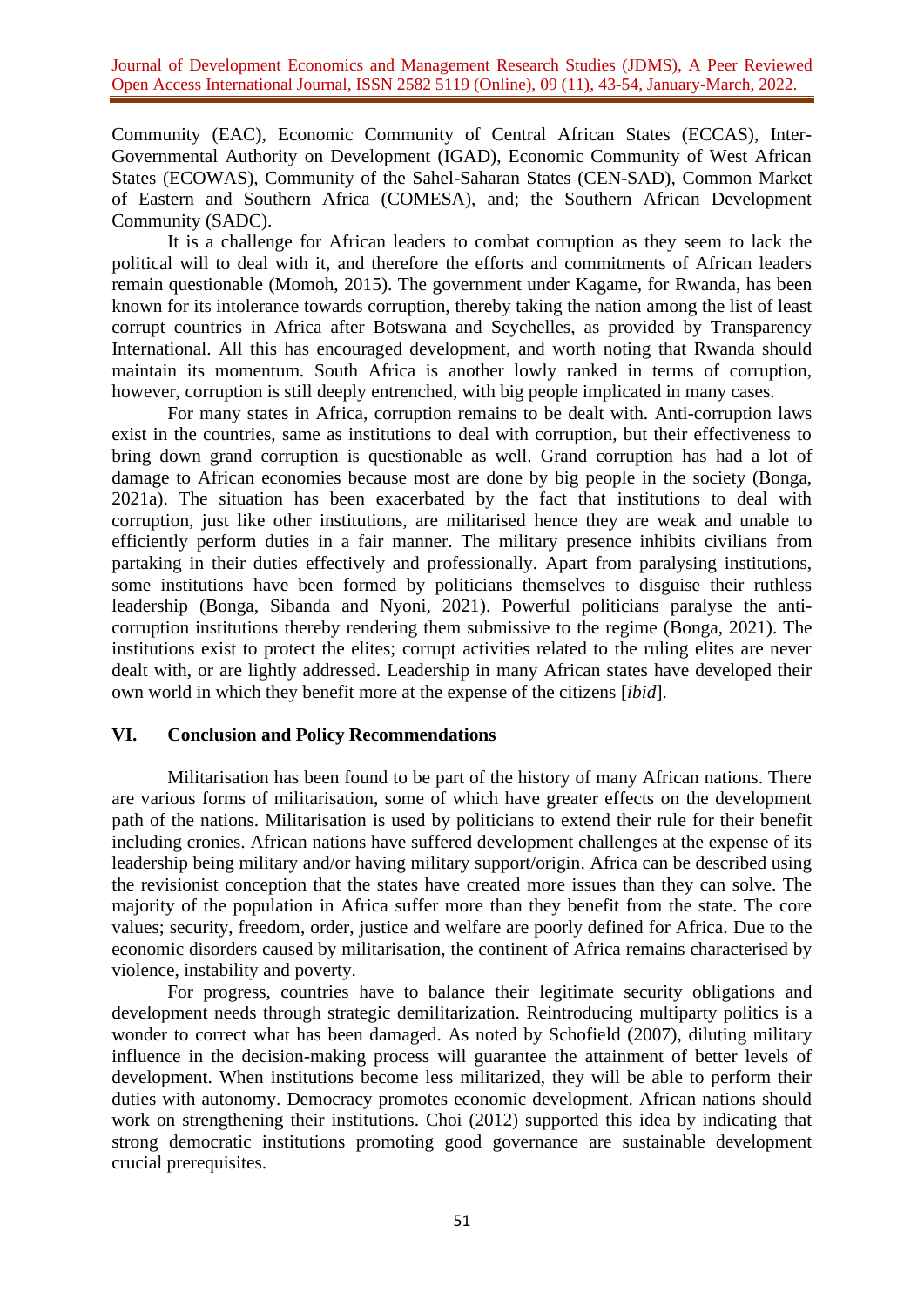The military, as a sector of the economy, has a responsibility to institutionalize an ethical and accountable culture to build and maintain social trust and respect. The army should be professional. The professional army must maintain relationships with all key security actors to perform its duties effectively (Ouédraogo, 2014). Military justice systems must be made compatible with standards concerning human rights. A transparent and collaborative political environment between military and civilian is required and its mandate is to be effectively followed. Also necessary are international community partnerships to strengthen the way economies function in acceptable ways.

Addressing appropriately and effectively issues of militarisation in Africa will be a great step in dealing with one of the internal factors affecting development in Africa. For better results more should be done in collaboration utilizing existing regional blocs as well as an integrated Africa.

#### **References**

- 1. Agbese, P.O. (1991). Demilitarization and Prospects for Democracy in Nigeria. Bulletin of Peace Proposals, 22(3), pp. 315–327. DOI: 10.1177/096701069102200309.
- 2. Aili, M.T. (2010). Museveni's Uganda: Paradoxes of power in a hybrid regime. Lynne Rienner Publishers, Boulder.
- 3. Antunes, S and Camisão, I. (2018). Introducing Realism in International Relations Theory. E-International Relations. [https://www.e-ir.info/2018/02/27/introducing](https://www.e-ir.info/2018/02/27/introducing-realism-in-international-relations-theory/)[realism-in-international-relations-theory/](https://www.e-ir.info/2018/02/27/introducing-realism-in-international-relations-theory/)
- 4. Aradau, C. (2004). 'Security and the Democratic Scene: Desecuritization and Emancipation'. Journal of International Relations and Development 7(4), 388–413.
- 5. AUC/OECD (2018), Africa's Development Dynamics 2018: Growth, Jobs and Inequalities, AUC, Addis Ababa/OECD Publishing, Paris. <https://doi.org/10.1787/9789264302501-en>
- 6. Ayittey, G.B.N. (2018). Why Africa is Poor. Lome, Africa, pp: 01-16.
- 7. Bailie, C. (2018). The African Military in a Democratic Age. Conflict Trends 2. <https://www.accord.org.za/conflict-trends/the-african-military-in-a-democratic-age/>
- 8. Baker, A. (2016). Corruption in Military Defense Spending Could Be Behind Rise in Africa Terror Attacks. Time, USA. [https://time.com/4184472/military-corruption-africa](https://time.com/4184472/military-corruption-africa-terror-attacks/)[terror-attacks/](https://time.com/4184472/military-corruption-africa-terror-attacks/)
- 9. Bayer, M., Alberth, R., Hauk, S., and Mutschler, M. M. (2021). Global Militarisation Index: presentation, codebook and reflexion. (BICC Working Paper, 3/2021). Bonn: Bonn International Center for Conversion (BICC). <https://nbnresolving.org/urn:nbn:de:0168-ssoar-74494-9>
- 10. Berghan, V. (1981). Militarism, Cambridge: Cambridge University Press.
- 11. Birchler, K. (2012). The effect of military political power on economic development in de jure democracies. Center for Comparative and International Studies (CIS), Working Paper No. 76.
- 12. Bonga, W.G. (2016). An Explanatory Analysis of Components Constituting Economic Policy Success in Zimbabwe. Dynamic Research Journals' Journal of Economics and Finance (DRJ-JEF), Volume 1, Issue 1, pp: 07-12.
- 13. Bonga, W.G. (2019). Measuring Macroeconomic Uncertainty in Zimbabwe. Munich Personal RePEc Archive (MPRA) Paper No. 94759.
- 14. Bonga, W.G. (2021). Exploring the Impact of Neopatrimonialism Dominance in Africa. Dynamic Research Journals' Journal of Economics and Finance (DRJ-JEF), Volume 6, Issue 1, pp: 17-23.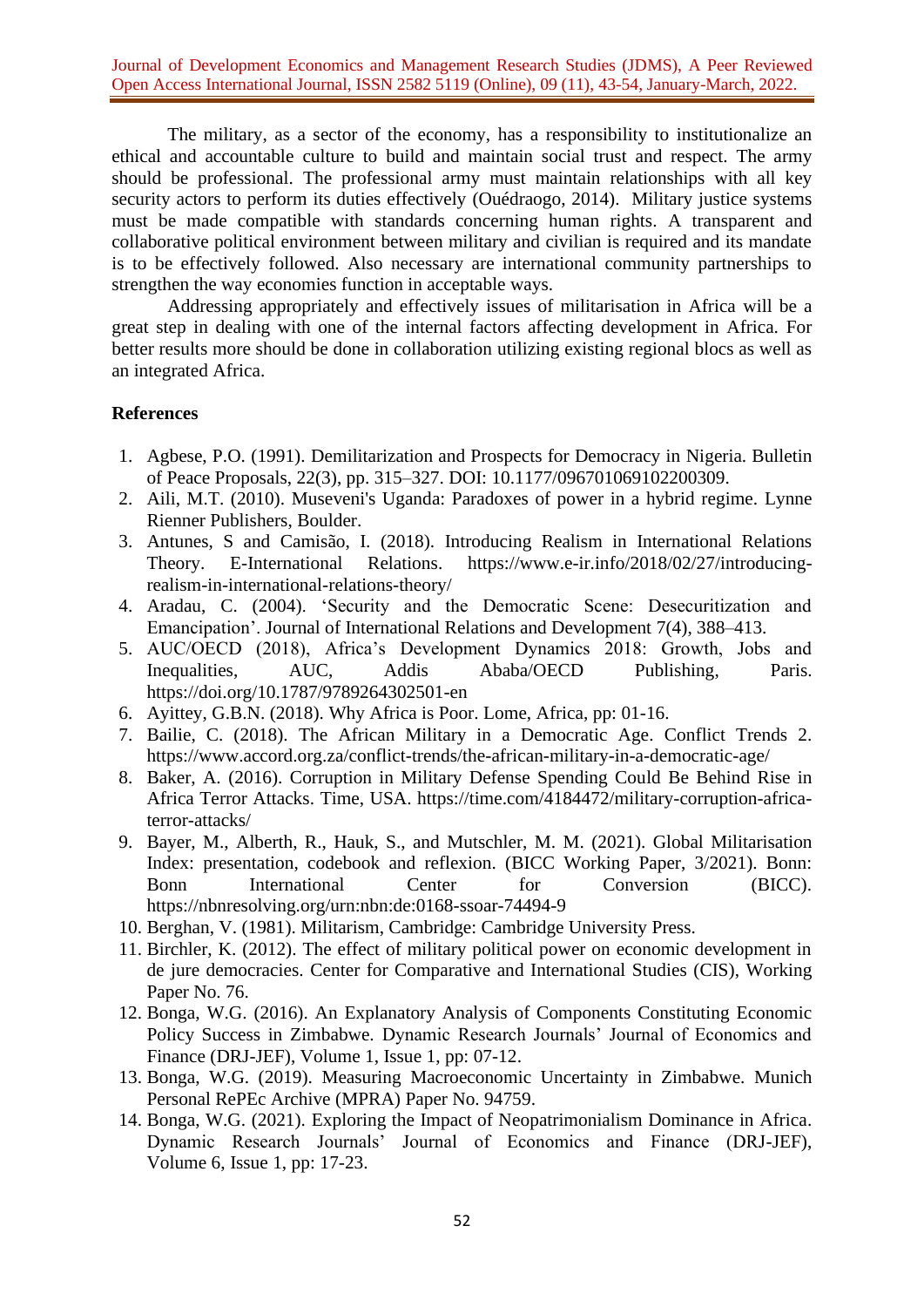- 15. Bonga, W.G. (2021a). Corruption Prevalence in SADC Regional Bloc. Quest Journals' Journal of Research in Humanities and Social Science, Vol. 9(1), pp: 08-16.
- 16. Bonga, W.G., Sibanda, Z.B., and Nyoni, T. (2021). The 'New Normal' Concept Critique. Journal of Development Economics and Management Research Studies (JDMS), 08(10), 16-28.
- 17. Choi, L. (2012). Militarized development is always untenable. Burma, Social Watch: 82- 83.
- 18. Coccia, M. (2019). Theories of Development. In, Farazmand, A. (ed.), Global Encyclopedia of Public Administration, Public Policy, and Governance, [https://doi.org/10.1007/978-3-319-31816-5\\_939-1](https://doi.org/10.1007/978-3-319-31816-5_939-1)
- 19. Cock, J. (1989). 'Keeping the Fires Burning: Militarisation and the Politics of Gender in South Africa'. Review of African Political Economy 45/46, 50–64.
- 20. Cock, J. (2004). Rethinking Militarism in Post-Apartheid South Africa. Crisis States Programme Working Paper No.43, 1-17.
- 21. Demir, F. (2005). Militarization of the Market and Rent-Seeking Coalitions in Turkey. Development and Change 36(4): 667–690.
- 22. Economic Development in Africa Report 2016.
- 23. Felice, W.F. (1998). Militarism and Human Rights. International Affairs, 74(1): 25-40.
- 24. Fernando, N. (2020). Strategic Demilitarization in Sri Lanka: Paradoxes and Trajectories. Journal of International Affairs, Vol. 73, No. 2.
- 25. Flores-Maciás, G.A. and Zarkin, J. (2019). "The Militarization of Law Enforcement: Evidence from Latin America," Perspectives on Politics: 1–20.
- 26. Flores-Macías, G.A., and Zarkin, J. (2021). The Militarization of Law Enforcement: Evidence from Latin America. [Perspectives](https://www.cambridge.org/core/journals/perspectives-on-politics) on Politics , [Volume](https://www.cambridge.org/core/journals/perspectives-on-politics/volume/A367F6048FCDB90884AAC7A7473D53D8) 19 , [Issue](https://www.cambridge.org/core/journals/perspectives-on-politics/issue/5C868173E16D15199A51855AD911861F) 2 , pp. 519 – 538, DOI:<https://doi.org/10.1017/S1537592719003906>
- 27. Gelot, L and Sandor, A. (2019). African security and global militarism. Conflict, Security & Development, 19:6, 521-542, DOI: 10.1080/14678802.2019.1688959
- 28. Gunes, E and Aysan, M.F. (2014). Militarism and Welfare Distribution in the Middle East and North Africa. Afro Eurasian Studies Journal, Volume 3, Issue 2, pp. 68-91.
- 29. Holden, C., 2005. Social Policy and Political Economy: A Tale of (at least) Two Disciplines. Social Policy and Society, 4(02), pp. 173-182.
- 30. Hutchful, E and Aning, K. (2001). Militarisation and State Reconstruction in Africa: The West African Case. A Journal of Constitutional Development, pp. 01-23.
- 31. Institute for Economics & Peace. (2021). Global Peace Index 2021: Measuring Peace in a Complex World, Sydney. Available from: <http://visionofhumanity.org/reports> (accessed 12 October 2021).
- 32. Kaya, O. (2018). Economic policy uncertainty in Europe: Detrimental to capital markets and bank lending. Deutsche Bank Research, Germany.
- 33. Khan, S. (2012). The Military and Economic Development in Pakistan. Working Paper Series Number 291: 01-13.
- 34. Kraska, P.B. (2007). "Militarization and Policing: Its Relevance to 21st Century Police," Policing 1, no. 4: 501–13;
- 35. Kwong, J and Zimmer, Z, (1995). Militarization and social development in the Third World. Journal of Sociology, 31(1): 64-81. DOI: 10.1177/144078339503100105
- 36. Lang, K. (1965) "Military Sociology," Current Sociology 13, no. 1: 1–26.
- 37. Luckham, R. (1985). Militarization in Africa: Militarization and Conflict in Africa. Bulletin of Peace Proposals. 17(3-4):447-454. doi[:10.1177/096701068601700332](https://doi.org/10.1177/096701068601700332)
- 38. Luckham, R. 1994, 'The Military, Militarization and Democratization in Africa: A Survey of Literature and Issues,' African Studies Review, vol. 37 no. 2, pp. 13-75.